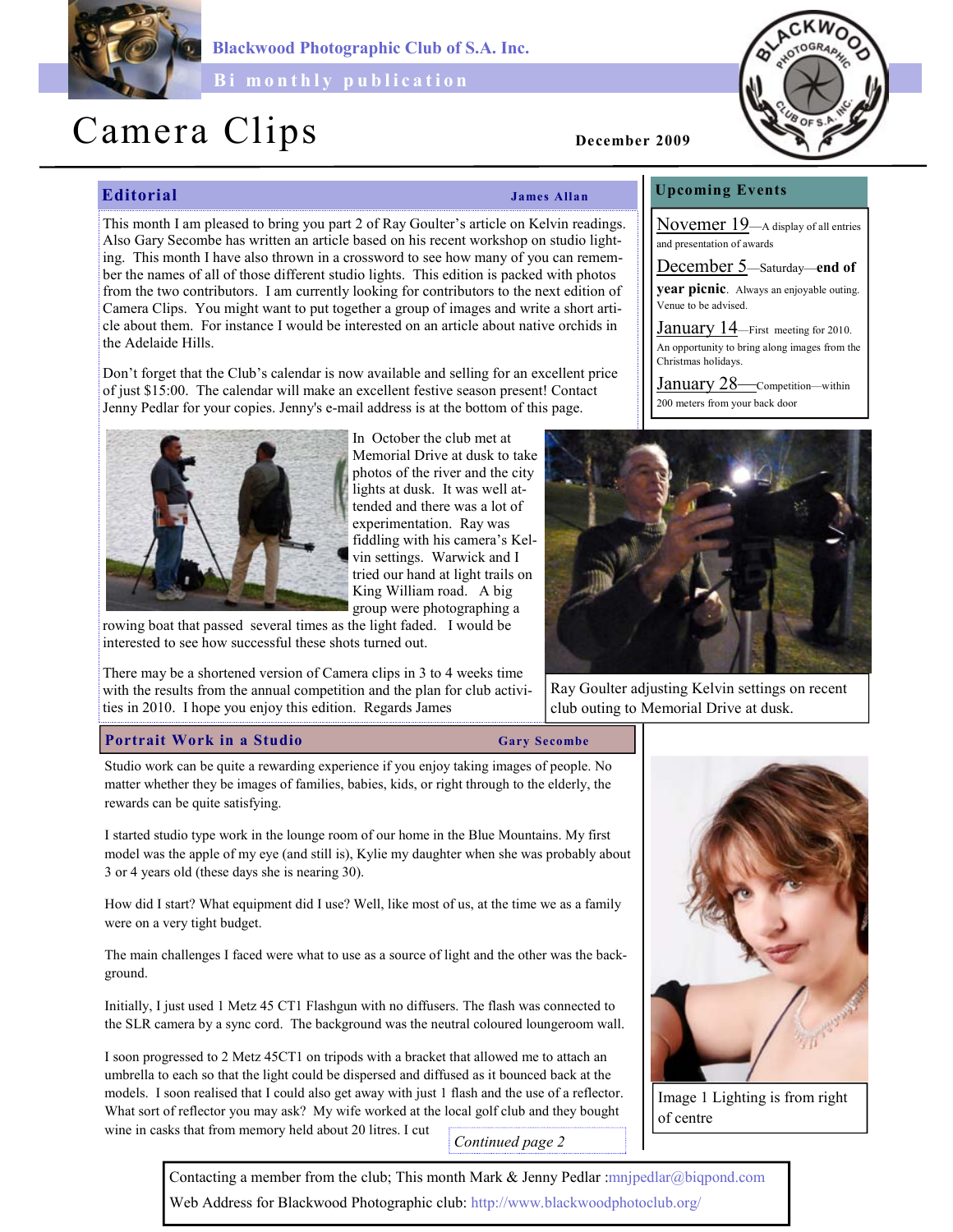# Portrait work in a studio (cont from page 1) Gary Secombe

the bladder to maximise its size and pinned that to a small wooden frame that could be hand held and moved into whatever position I required.

The above worked quite well!!!!

If I were to be now asked by someone how can I get into photographing people indoors cheaply my advice as to equipment would be:

Avoid flash on top of the camera

If you don't like the colour of your walls as a backdrop, buy some fabric from places like Spotlight. There are a number of fabrics that come in 2.4m wide widths. l also use readymade curtains as well. Hang these over a curtain rail or make a frame to lean against the wall.

With digital cameras and the software available now, you can use all sorts of light sources e.g. halogen floodlights. As long as you can control where shadows are cast they work fine. There are some cheap studio lighting setups available on eBay. If buying these I would suggest you source from someone in Australia. Otherwise the use of flash gun(s) will work. Second hand guns are available at a reasonable cost as well. If there is no diffuser to the gun and your budget precludes the purchase of umbrellas, a box of tissues comes in handy as tissues make great diffusers to put on the front of the flash. If guns are being used, you will require tripods and adaptors to mount them on the tripods

The good thing about the use of digital cameras is that you no longer need an expensive flash meter as you can view the images on your camera to assess the exposure. If your camera has the capacity to shoot RAW files this will allow you greater flexibility in correcting any exposure problems.

If you want to go the full hog you could invest in softboxes, barndoors ( a device that attaches to the front of the studio light to direct where the light shall fall, snoots (send a narrow band of circular light to the model), genuine reflectors and much more.

The source of the light should never be fully front on to the subject as this does not allow profiling of the face. By having the light to the side allows the Continued page 3

# Studio Lighting Crossword James Allan



### Across

- 2 Sonnet rhyming scheme (6)
- 4 Cone shaped attachment to studio light (5)
- 6 Unit of colour temperature (6)
- 7 to rival  $(3)$
- 8 A neutral density filter does not alter a pictures .......... (6)

- 12 moon of Jupiter (2)
- 13 Generic term for studio lighting attachments (8)
- 14 Flash mounting point (3,4)

# Down

- 1 Lighting scheme where the subject is relatively dark and the edge is emphasized by bright light (3,3)
- 2 Sloping text (6)
- 3 Lighting attachment with 4 moveable planes (4,4)
- 4 Secondary flash triggered by the master (5)
- 5 Collapsible parabolic fabric reflector (8)
- 9 Loyal vassal (5)
- 10 Stencil like template for a light beam (4)
- 11 refracts light when floating on water (plural)(4)





Image 2 : Here I have used 2 Barnddors. One directing blue cast on to white background. Other directing light on to the couple Image 3: The end result of Image 5 setup

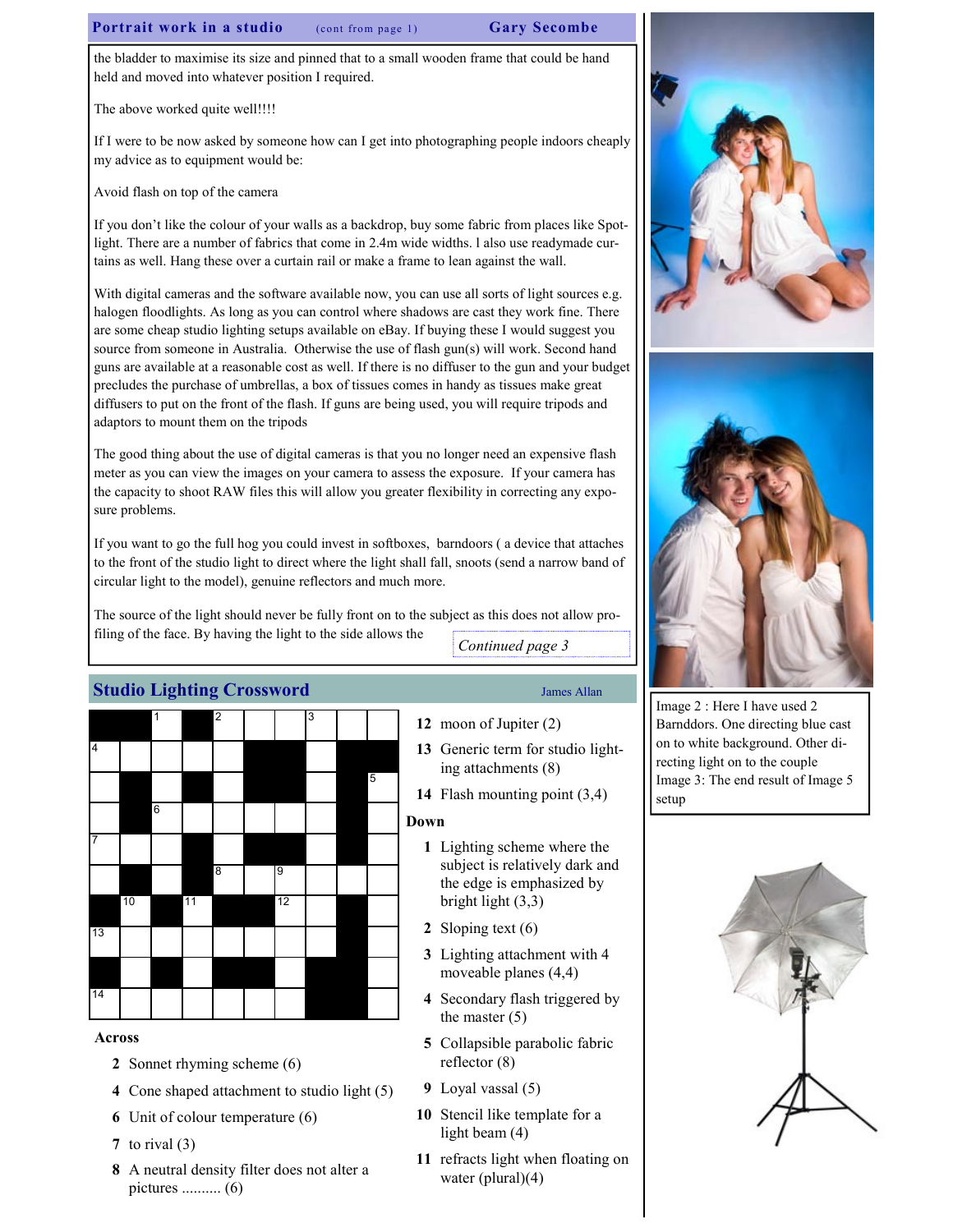### Portrait work in a studio (cont from page 2) Gary Secombe

modelling of the face with one side being brighter than the other. Be careful not to create shadows from the nose, chin etc when positioning the lighting.

Another simple rule is to always keep the line of the nose inside the line of the cheek or hair of the model. When the nose protrudes past this point it makes the nose appear much larger than it actually is. A rule of thumb is to try to keep the main source of light at about eye level. This will minimise the shadows from the nose, bridge of the eye socket, chin etc that you see in some family snapshots. But remember, there are always reasons to break away from normal conventions.

Camera position is also important. Whilst you can shoot from anywhere the most pleasing shots are generally when the lens is around eye height (models don't want to see up their nostrils).

In the past few years there has been a big shift in portraiture away from the studio and it is termed as Environmental portraiture. What is it? It is shooting on location whether that be outdoors or in buildings away from a studio.

Unless I deliberately wish to use available light only, I also use fill flash on all portrait work. This assists with catch light to the eyes as well as assisting with minimising of unwanted shadows on the subject's face.

### Kelvin—The Basics (part 2) (Continued from October Camera Clips) Ray Goulter

This second article on Kelvin settings is devoted to specific examples taken in-camera. I mentioned in the first article that it's possible to make changes to images using computer software, but a working knowledge of your camera's Kelvin settings means changes akin to using colour filters with film-based cameras are achieved without the need for software manipulation. It's also likely that many people, like myself, don't have Photoshop, so using the digital camera's Kelvin settings is a good option.

Peruse the examples taken at the club's outing to the city on Thursday  $22<sup>nd</sup>$  October, taken on the Torrens River bank opposite the Festival Centre. These images were taken specifically for this article so please don't judge them as serious competition shots!

Image 1: This was taken with white balance set to Auto. The camera's software has interpreted the prevailing light conditions fairly well, and the image presents a slight coolness, which was the prevailing weather condition. The camera's auto WB is about 5250K, or "normal" daylight.

Image 2: I then set the camera's WB to Kelvin, and selected 2400K to take this shot. This is the equivalent of putting a bluish filter on a colour-film based camera to correct a yellowishreddish colour in prevailing light conditions. You will note the deeper blue tone in image 2 compared to image 1, but even so the change is not dramatic. The change is most noticeable in the Festival Centre roof and the water reflections. Images 1 and 2 indicate that using a Kelvin temperature below the "normal" doesn't produce a big colour shift in this image. (A bluish night scene)

Now compare image 1 to image 3.

Image 3: Kelvin 9,090K was selected. This setting will "correct" a deep blue. It can be seen that the variation in colour is quite dramatic, and the result is markedly warmer in colour than the "normal" WB setting. In my opinion image 3 is the most pleasant but this of course is purely subjective.

The first three images were taken at night (obvious!) so let's have a look at colour temperature manipulation for daylight images.

Image 4: Camera set to auto WB.

Image 5: Kelvin setting 2,500K.

Image 6: Kelvin setting 10,000K.

These 3 images demonstrate the degree of colour variation attainable in daylight images. I should point out these are the extremes, and image 4 is clearly the most suitable. Normally a moderate colour shift would be used to fine-tune an exposure, such as "warming" an early morning exposure where less "blue" is wanted.

THE MAIN THING IS: EXPERIMENT!



Image 1





Image 3











Image 6